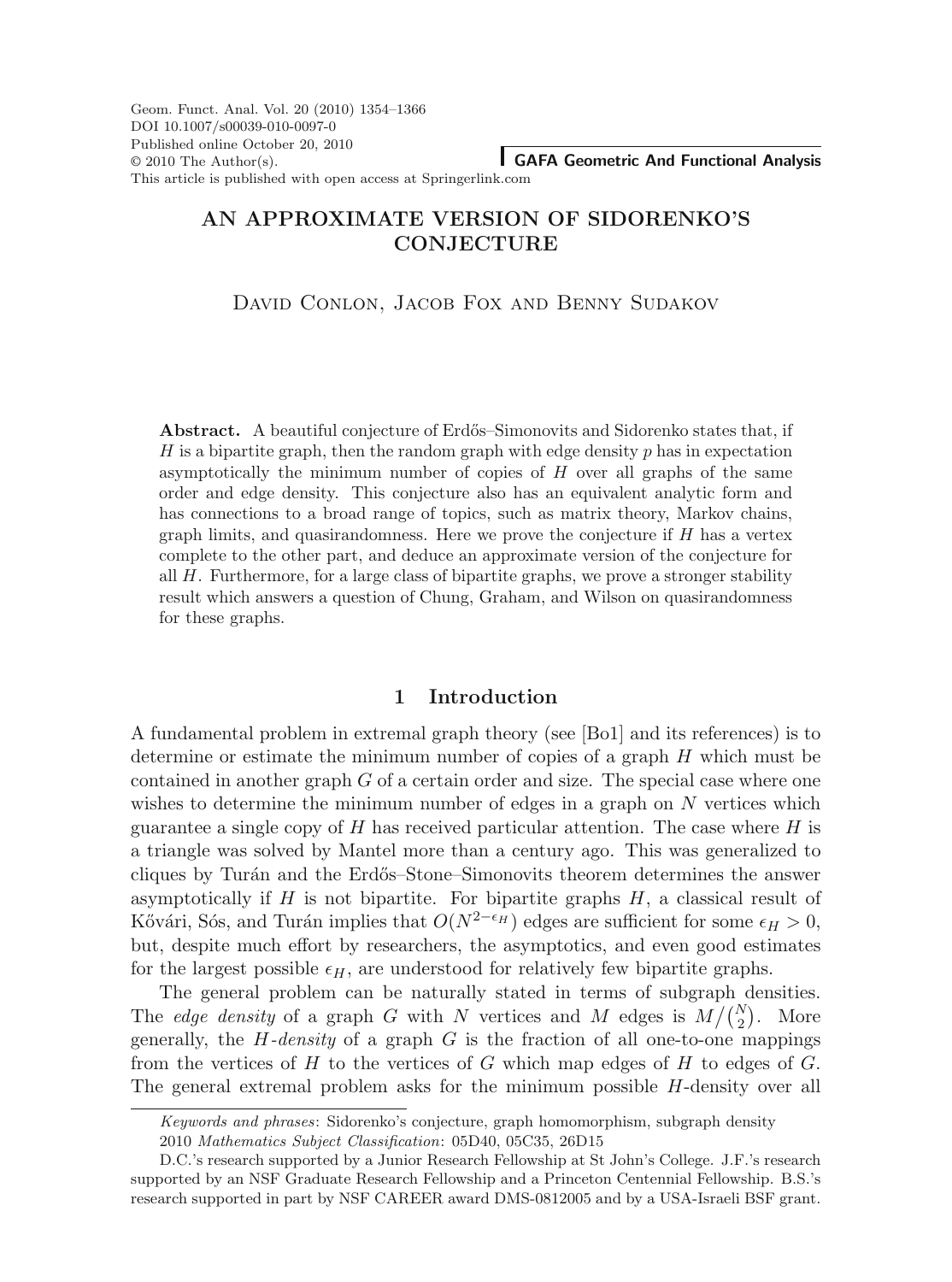graphs on N vertices with edge density p. For fixed  $H$ , the asymptotic answer as  $N \to \infty$  is a function of p. Determining this function is a classical problem and notoriously difficult even in the case where  $H$  is the complete graph of order  $r$ . Early results in this case were obtained by Erdős, Goodman, Lovász, Simonovits, Bollobás, and Fisher. Recently, Razborov [R] using flag algebras and Nikiforov [N] using a combination of combinatorial and analytic arguments gave an asymptotic answer in the cases  $r = 3$  and  $r = 4$ , respectively.

There is a simple upper bound on the minimum H-density in terms of the edge density. Suppose that  $H$  has  $m$  edges. By taking  $G$  to be a random graph with edge density p, it is easy to see that the minimum possible H-density is at most  $p^m$ . The beautiful conjectures of Erdős and Simonovits [Sim] and Sidorenko [Si2] suggest that this bound is sharp for bipartite graphs. That is, for any bipartite  $H$  there is  $a \gamma(H) > 0$  such that the number of copies of H in any graph G on N vertices with edge density  $p > N^{-\gamma(H)}$  is asymptotically at least the same as in the N-vertex random graph with edge density  $p$ . This is known to be true in a few very special cases, e.g. for complete bipartite graphs, trees, even cycles (see [Si2]) and, recently, for cubes [H].

The original formulation of the conjecture by Sidorenko is in terms of graph homomorphisms. A *homomorphism* from a graph  $H$  to a graph  $G$  is a mapping  $f: V(H) \to V(G)$  such that, for each edge  $(u, v)$  of H,  $(f(u), f(v))$  is an edge of G. Let  $h_H(G)$  denote the number of homomorphisms from H to G. We also consider the normalized function  $t_H(G) = h_H(G)/|G|^{|H|}$ , which is the fraction of mappings  $f: V(H) \to V(G)$  which are homomorphisms.

CONJECTURE 1 (Sidorenko). For every bipartite graph  $H$  with  $m$  edges and every graph G,

$$
t_H(G) \ge t_{K_2}(G)^m.
$$

Sidorenko's conjecture also has the following nice analytical form. Let  $\mu$  be the Lebesgue measure on [0, 1] and let  $h(x, y)$  be a bounded, non-negative, symmetric and measurable function on  $[0, 1]^2$ . Let H be a bipartite graph with vertices  $u_1, \ldots, u_t$  in the first part and vertices  $v_1, \ldots, v_s$  in the second part. Denote by E the set of edges of H, i.e. all the pairs  $(i, j)$  such that  $u_i$  and  $v_j$  are adjacent, and let  $m = |E|$ . The analytic formulation of Sidorenko's conjecture states that

$$
\int \prod_{(i,j)\in E} h(x_i, y_j) d\mu^{s+t} \ge \left(\int h d\mu^2\right)^m.
$$
 (1)

The expression on the left-hand side of this inequality is quite common. For example, Feynman integrals in quantum field theory, Mayer integrals in statistical mechanics, and multicenter integrals in quantum chemistry are of this form (see section 6 of [Si1] and its references). Not surprisingly then, Sidorenko's conjecture has connections to a broad range of topics, such as matrix theory [AtWM], [BlR], Markov chains [BP], [PP], graph limits [L1], and quasirandomness.

The study of quasirandom graphs was introduced by Thomason [Th1] and Chung, Graham, and Wilson [CGW]. They showed that a large number of interesting graph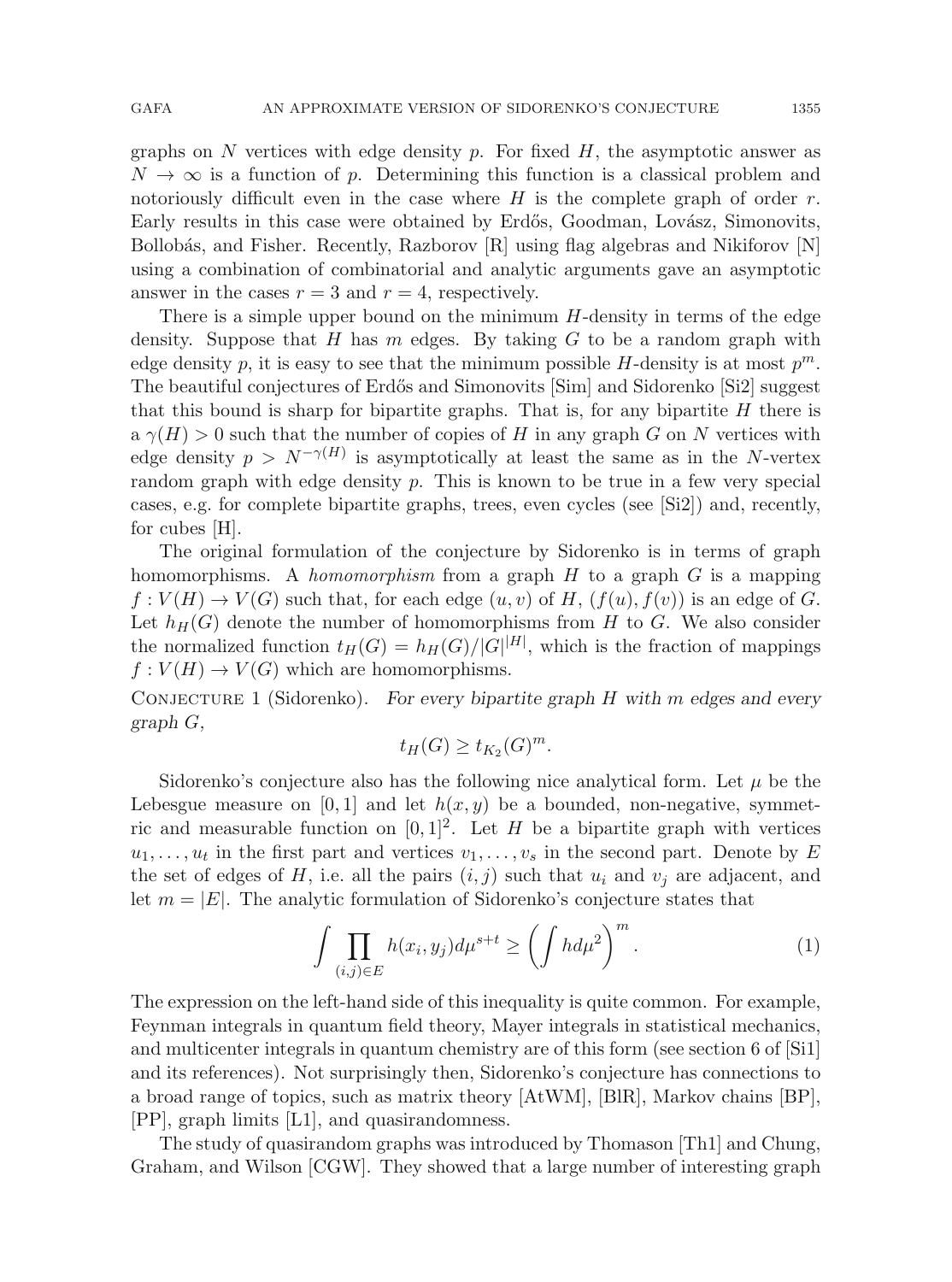properties satisfied by random graphs are all equivalent. This idea has been quite influential, leading to the study of quasirandomness in other structures such as hypergraphs [CG1], [G1], groups [G2], tournaments, permutations, sequences and sparse graphs (see [CG2] and it references), and progress on problems in different areas (see, e.g.  $[C_0], [G_1, G_2]$ . It is closely related to Szemerédi's regularity lemma and its recent hypergraph generalization and all proofs of Szemerédi's theorem on long arithmetic progressions in dense subsets of the integers use some notion of quasirandomness. Finally, there is also the fast-growing study of properties of quasirandom graphs, which has recently attracted lots of attention both in combinatorics and theoretical computer science (see, e.g. [KS]).

A sequence  $(G_n : n = 1, 2, ...)$  of graphs is called *quasirandom with density p* (where  $0 < p < 1$ ) if, for every graph H,

$$
t_H(G_n) = (1 + o(1))p^{|E(H)|}.
$$
\n(2)

Note that (2) is equivalent to saying that the H-density of  $G_n$  is  $(1+o(1))p^{|E(H)|}$ , since the proportion of mappings from  $V(H)$  to  $V(G_n)$  which are not one-to-one tends to 0 as  $|V(G_n)| \to \infty$ . This property is equivalent to many other properties shared by random graphs. One such property is that the edge density between any two vertex subsets of  $G_n$  of linear cardinality is  $(1 + o(1))p$ . A surprising fact, proved in [CGW], is that it is enough that (2) holds for  $H = K_2$  and  $H = C_4$  for a graph to be quasirandom. That is, a graph with edge density  $p$  is quasirandom with density p if the  $C_4$ -density is approximately  $p^4$ . A question of Chung, Graham, and Wilson [CGW] which has received considerable attention (see, e.g. [Bo2]) asks for which graphs  $H$  is it true that if (2) holds for  $K_2$  and  $H$ , then the sequence is quasi-random with density p. Such a graph  $H$  is called p-forcing. We call  $H$  forcing if it is p-forcing for all p. Chung, Graham, and Wilson prove that even cycles  $C_{2t}$ and complete bipartite graphs  $K_{2,t}$  with  $t \geq 2$  are forcing. Skokan and Thoma [SkT] generalize this result to all complete bipartite graphs  $K_{a,b}$  with  $a, b \geq 2$ .

There are two simple obstacles to a graph being forcing. It is easy to show that a forcing graph must be bipartite. Further, for any forest  $H$ , (2) is satisfied for any sequence of nearly regular graphs of edge density tending to p. The property of being nearly regular is not as strong as being quasirandom. Hence, a forcing graph must be bipartite and have at least one cycle. Skokan and Thoma [SkT] ask whether these properties characterize the forcing graphs. We conjecture the answer is yes and refer to it as the forcing conjecture.

CONJECTURE 2. A graph is forcing if and only if it is bipartite and contains a cycle.

It is not hard to see that the forcing conjecture is stronger than Sidorenko's conjecture, and it further gives a stability result for Sidorenko's conjecture. A stability result not only characterizes the extremal graphs for an extremal problem, but also shows that if a graph is close to being optimal for the extremal problem, then it is close in a certain appropriate metric to an extremal graph. In recent years, there has been a great amount of research done toward proving stability results in extremal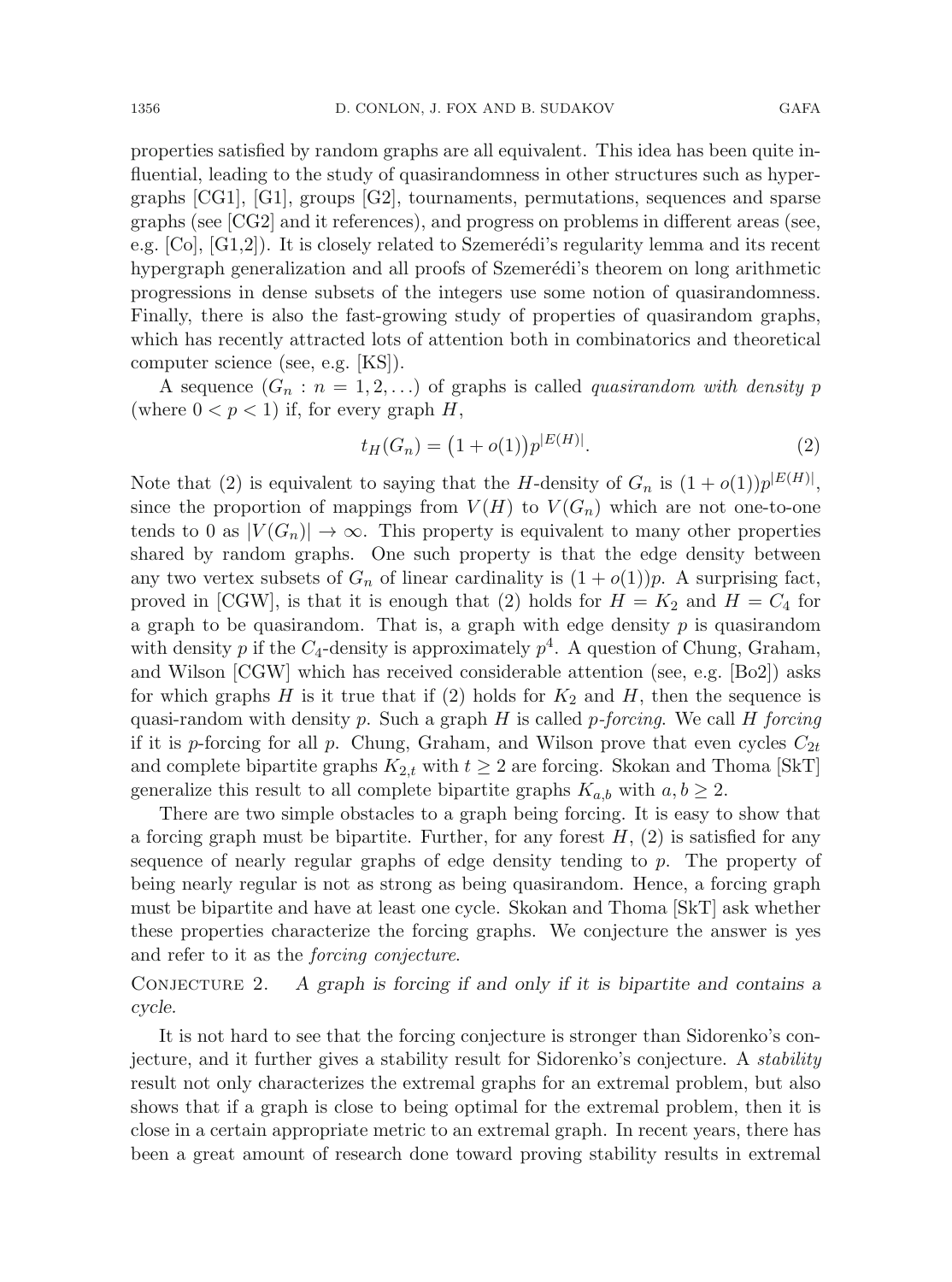combinatorics. The forcing conjecture implies that if  $H$  is bipartite with  $m$  edges and contains a cycle, then G satisfies  $t_H(G)$  is close to  $t_{K_2}(G)^m$  if and only if it is quasirandom with density  $t_{K_2}(G)$ .

As consequences of the following theorem, we prove Sidorenko's conjecture and the forcing conjecture for a large class of bipartite graphs.

**Theorem 1.1.** Let H be a bipartite graph with m edges which has  $r > 1$  vertices in the first part complete to the second part, and the minimum degree in the first part is at least d. Then

$$
t_H(G) \ge t_{K_{r,d}}(G)^{\frac{m}{rd}}.
$$

From Theorem 1.1, by taking  $r = 1$  and  $d = 1$ , we have the following corollary. **Theorem 1.2.** Sidorenko's conjecture holds for every bipartite graph H which has a vertex complete to the other part.

From Theorem 1.2, we may easily deduce an approximate version of Sidorenko's conjecture for all graphs. For a connected bipartite graph H with parts  $V_1, V_2$ , define the bipartite graph H with parts  $V_1, V_2$  such that  $(v_1, v_2) \in V_1 \times V_2$  is an edge of H if and only if it is not an edge of H. Define the width of H to be the minimum degree of H. If H is not connected, the width of H is the sum of the widths of the connected components of H. Note that the width of a connected bipartite graph is 0 if and only if it has a vertex that is complete to the other part. Also, the width of a bipartite graph with *n* vertices is at most  $n/2$ .

Corollary 1.1.If  $H$  is a bipartite graph with  $m$  edges and width  $w$ , then  $t_H(G) \ge t_{K_2}(G)^{m+w}$  holds for every graph G.

We also obtain the following result from Theorem 1.1.

**Theorem 1.3.** The forcing conjecture holds for every bipartite graph H which has two vertices in one part complete to the other part, which has at least two vertices.

Sidorenko further conjectured that the assumption that h is symmetric in  $(1)$  can be dropped. This has the following equivalent discrete version. For bipartite graphs  $H = (V_1, V_2, E)$  and  $G = (U_1, U_2, F)$  where H has  $m = |E|$  edges and G has edge density  $p = \frac{|F|}{|U_1||U_2|}$  between its parts, the density of mappings  $f : V(H) \to V(G)$ with  $f(V_i) \subset U_i$  for  $i = 1, 2$  that are homomorphisms is at least  $p^m$ . It is not hard to check that the proofs of Theorems 1.1, 1.2, and 1.3 and Corollary 1.1 can be extended to prove stronger asymmetric versions. We leave the details to the interested reader.

Although several authors (e.g. Sidorenko [Si1] and Lovász  $[L1]$ ) suggested that one might need an analytic approach to attack Conjecture 1, our proof of Theorem 1.1 given in the next section uses simple combinatorial tools. We conclude with a discussion of some related problems.

## **2 Proof of Theorem 1.1**

We begin with some simple observations. For a vertex v in a graph  $G$ , the neighborhood  $N(v)$  is the set of vertices adjacent to v. For a sequence S of vertices of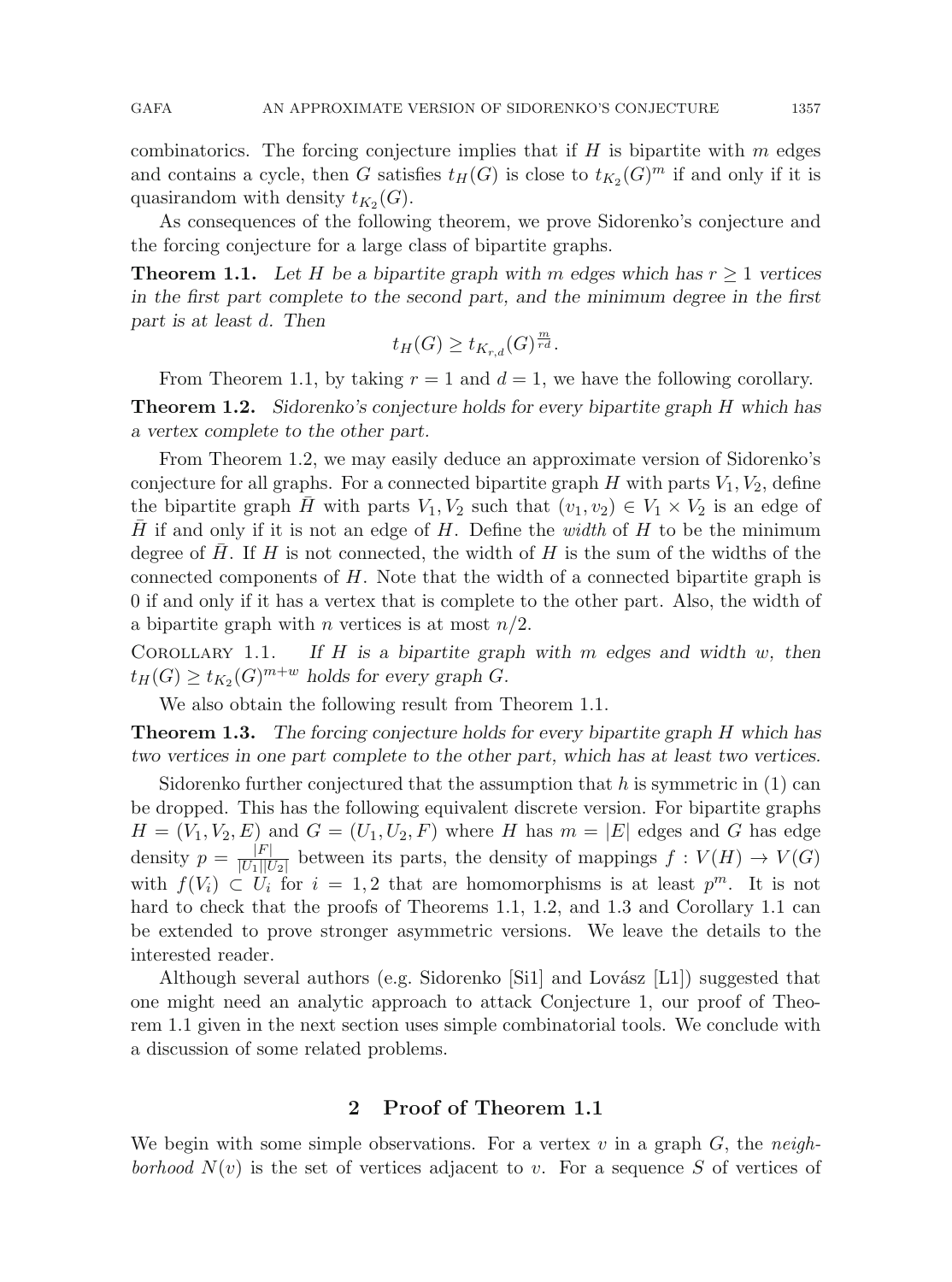a graph G, the *common neighborhood*  $N(S)$  is the set of vertices adjacent to every vertex in S. The identity

$$
h_{K_{a,b}}(G) = \sum_{T} |N(T)|^{a},\tag{3}
$$

where the sum is over all sequences  $T$  of b vertices of  $G$ , follows by counting homomorphisms of  $K_{a,b}$  which fix the second part. Here we allow sequences of vertices to include repeated vertices.

The previous approaches toward proving Sidorenko's conjecture mainly used clever applications of Hölder's inequality. We propose a new approach using a probabilistic technique known as dependent random choice (for more details, see, e.g. the survey [FS2]). The first attempt to use this technique to estimate subgraph densities was made in [FS1]. Roughly, the idea is that most small subsets of the neighborhood of a random subset of vertices have a large common neighborhood. Our proof uses an equivalent counting version.

Before going into the details of the proof of Theorem 1.1, we first give a brief outline of the proof idea in the case  $r = 1$  and  $d = 1$ . Suppose u is a vertex in the bipartite graph  $H = (V_1, V_2, E)$  on n vertices which is complete to  $V_2$ , and G is a graph on N vertices with edge density  $p$ . The bulk of the proof is geared toward proving a seemingly weaker result, Lemma 2.3, which shows that the bound in Theorem 1.1 is tight apart from a positive constant factor which only depends on  $n = |H|$ . To obtain this result, we use dependent random choice to show that (see Lemma 2.1) an average vertex v of G (weighted by its degree) has the property that almost all small subsets S of  $N(v)$  satisfy  $|N(S)| \geq c_n p^{|S|} N$ , which, apart from the factor  $c_n$ , is the expected size of the common neighborhood of a subset of vertices of size  $|S|$  in the random graph  $G(N, p)$ . We will give a lower bound on the number of homomorphisms  $f: V(H) \to V(G)$  from H to G as follows. We first pick  $f(u) = v$  so that almost all small subsets of vertices in  $N(v)$  have a large common neighborhood. Having picked  $f(u) = v$ , we then randomly pick a sequence of  $|V_2|$ vertices from  $N(v)$  to be  $f(V_2)$ . With large probability, for all subsets  $S \subset f(V_2)$ , we have  $|N(S)| \geq c_n p^{|S|} N$ . For any vertex  $u' \in V_1 \setminus \{u\}$ , we can pick  $f(u')$  to be any vertex in the common neighborhood of  $S = f(N(u')) \subset f(V_2)$ . To summarize, we get a lower bound on the number of homomorphisms from  $H$  to  $G$  by first choosing the image of  $u$ , then the image of  $V_2$ , and finally the image of the remaining vertices in  $V_1$ . The homomorphism count is within a positive constant factor, depending only on n, of  $p^mN^n$ , which is asymptotically the expected homomorphism count in  $G(N, p)$ . We complete the proof of Theorem 1.1 by using a tensor power trick to get rid of the factor depending on  $n$ .

Lemma 2.1.Let G be a graph with  $N$  vertices and  $d, n$ , and  $r$  be positive integers with  $d \leq n$ . Call a sequence S of k vertices of G rare if  $|N(S)| \leq$  $(2n)^{-2n}t_{K_{rd}}(G)^{k/rd}N$ . Call a sequence  $T = (v_1,\ldots,v_r)$  of r vertices bad with respect to k if the number of rare sequences of k vertices in  $N(T)$  is at least  $\frac{1}{2n}|N(T)|^k$ . Call T good if, for all  $d \leq k \leq n$ , it is not bad with respect to k. Then the sum of  $|N(T)|^d$  over all good sequences T is at least  $h_{K_{r,d}}(G)/2$ .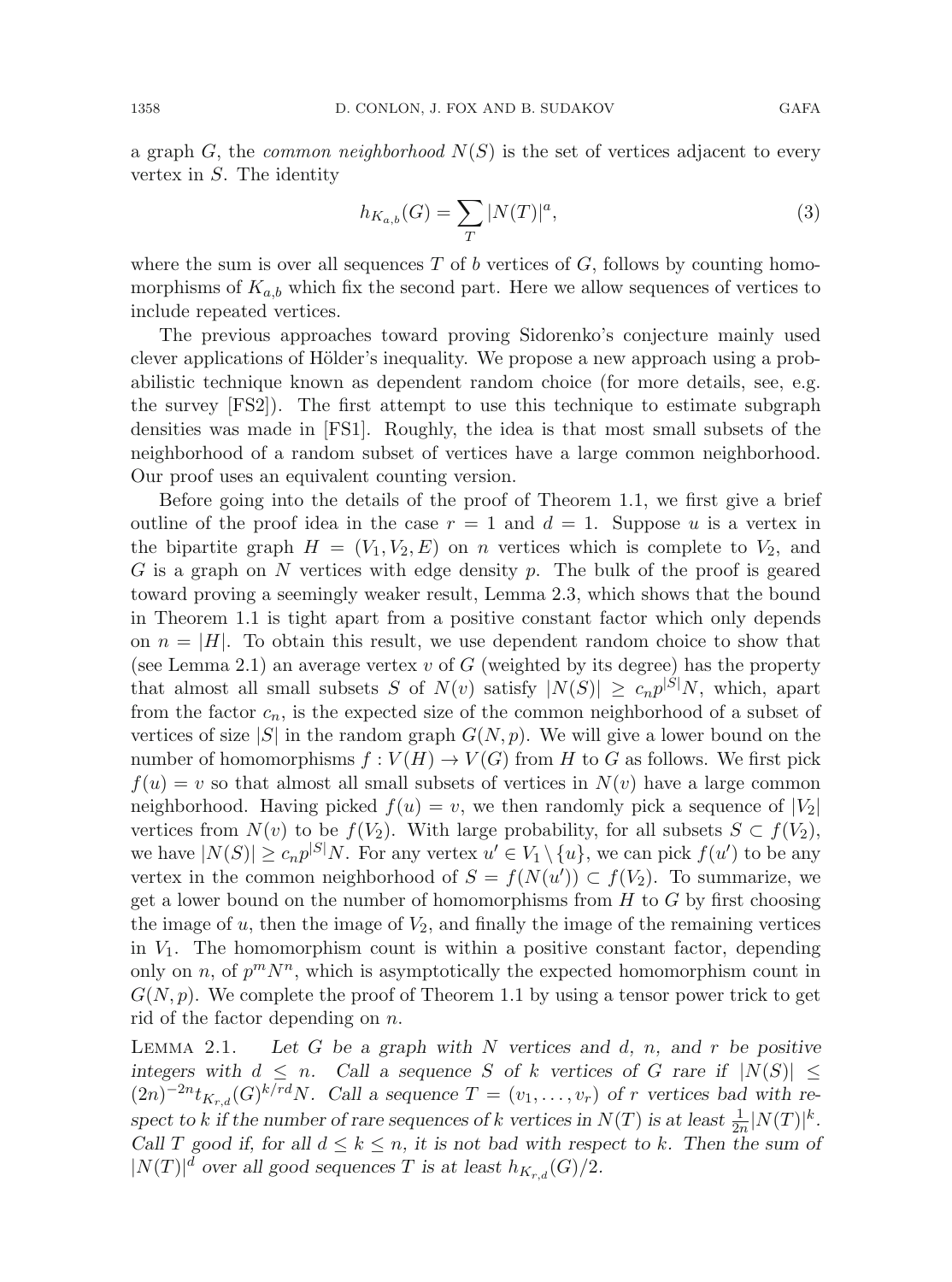*Proof.* We write  $T \sim k$  to denote that T is bad with respect to k. Let  $X_k$  denote the number of pairs  $(T, S)$  with S a rare sequence of k vertices and T a sequence of r vertices which are adjacent to every vertex in  $S$ . For a given sequence  $S$ , the number of pairs  $(T, S)$  with T a sequence of r vertices adjacent to every vertex in S is  $|N(S)|^r$ . As the number of sequences S of k vertices is  $N^k$ , we have, by summing over rare S,

$$
X_k = \sum_{S \text{ rare}} |N(S)|^r \le N^k \cdot \left( (2n)^{-2n} t_{K_{r,d}}(G)^{k/rd} N \right)^r = (2n)^{-2nr} t_{K_{r,d}}(G)^{k/d} N^{k+r}.
$$
\n(4)

Of course,  $X_k$  is at least the number of such pairs  $(T, S)$  with T having the additional property that it is bad with respect to  $k$ . Hence, by summing over such  $T$ , we have

$$
X_k \ge \sum_{T,T \sim k} \frac{1}{2n} |N(T)|^k \ge \frac{1}{2n} N^r \Big( \sum_{T,T \sim k} |N(T)|^d / N^r \Big)^{\frac{k}{d}} = \frac{1}{2n} N^{r-rk/d} \Big( \sum_{T,T \sim k} |N(T)|^d \Big)^{\frac{k}{d}}.
$$
(5)

The second inequality follows from convexity of the function  $f(x) = x^{k/d}$  together with the fact that there are at most  $N^r$  sequences T. From (4) and (5) and simplifying, we get

$$
\sum_{T,T \sim k} |N(T)|^d \le (2n)^{\frac{rk}{d}-r} X_k)^{\frac{d}{k}} \le (2n)^{\frac{rk}{d}-r} (2n)^{-2nr} t_{K_{r,d}}(G)^{\frac{k}{d}} N^{k+r})^{\frac{d}{k}}
$$
  
=  $(2n)^{(1-2nr)d/k} t_{K_{r,d}}(G) N^{d+r} \le \frac{1}{2n} t_{K_{r,d}}(G) N^{d+r} = \frac{1}{2n} h_{K_{r,d}}(G).$ 

Hence, using (3), we have

$$
\sum_{T \text{ good}} |N(T)|^d \ge \sum_T |N(T)|^d - \sum_{k=1}^n \sum_{T,T \sim k} |N(T)|^d
$$
  
 
$$
\ge h_{K_{r,d}}(G) - n \cdot \frac{1}{2n} h_{K_{r,d}}(G) = h_{K_{r,d}}(G)/2.
$$

The bound on  $|N(S)|$  in the definition of a rare sequence S in the above lemma is quite natural. Indeed, in the case  $G = G(N, p)$ ,  $t_{K_{r,d}}(G) \approx p^{rd}$  and a sequence S of order k is rare if  $|N(S)| \leq c_n t_{K_{r,d}}(G)^{\frac{k}{rd}} N \approx c_n p^k N$  with  $c_n = (2n)^{-2n}$ , which, apart from the constant factor  $c_n$ , is roughly the size of the common neighborhood of every subset of order k.

A hypergraph  $\mathcal{H} = (V, E)$  consists of a set V of vertices and a set E of edges, which are subsets of V. A strongly directed hypergraph  $\mathcal{H} = (V, E)$  consists of a set V of vertices and a set E of edges, which are sequences of vertices in  $V$ .

LEMMA 2.2. Suppose  $H$  is a hypergraph with h vertices and at most e edges such that each edge has size at least d, and  $\mathcal G$  is a strongly directed hypergraph on N vertices with the property that for each k,  $d \leq k \leq h$ , the number of sequences of k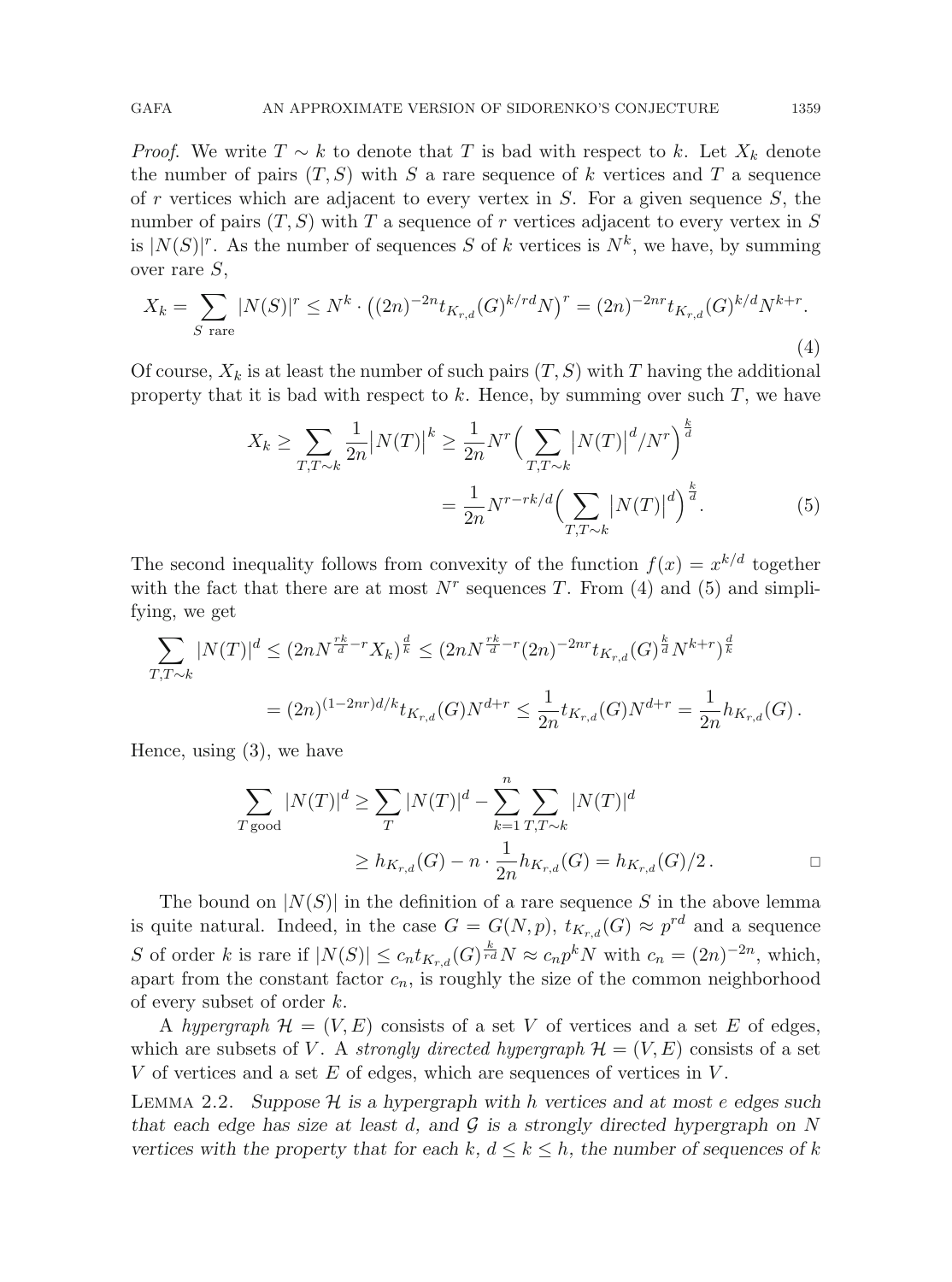vertices of G that do not form an edge of G is at most  $\frac{1}{2e}N^k$ . Then the number of homomorphisms from  $H$  to  $G$  is at least  $\frac{1}{2}N^h$ .

*Proof.* Consider a random mapping from the vertices of  $H$  to the vertices of  $G$ . The probability that a given edge of  $H$  does not map to an edge of  $G$  is at most  $1/2e$ . By the union bound, the probability that there is an edge of  $H$  that does not map to an edge of G is at most  $e \cdot \frac{1}{2e} = \frac{1}{2}$ . Hence, with probability at least  $\frac{1}{2}$ , a random mapping gives a homomorphism, so there are at least  $\frac{1}{2}N^h$  homomorphisms from  $\mathcal{H}$ to  $\mathcal{G}$ .

LEMMA 2.3. Let  $H = (V_1, V_2, E)$  be a bipartite graph with n vertices and m edges such that there are r vertices  $u_1, \ldots, u_r \in V_1$  which are adjacent to all vertices in  $V_2$ , and the minimum degree in  $V_1$  is at least d. Then, for every graph  $G$ ,

$$
t_H(G) \ge (2n)^{-2n^2} t_{K_{r,d}}(G)^{\frac{m}{rd}}.
$$

*Proof.* Let N denote the number of vertices of G. Let  $n_i = |V_i|$  for  $i \in \{1, 2\}$ . We will give a lower bound on the number of homomorphisms  $f: V(H) \to V(G)$  that map  $u_1, \ldots, u_r$  to a good sequence  $T = (v_1, \ldots, v_r)$  of r vertices of G. Suppose we have already picked  $f(u_i) = v_i$  for  $1 \leq i \leq r$ . Let H be the hypergraph with vertex set  $V_2$ , where  $S \subset V_2$  is an edge of H if there is a vertex  $w \in V_1 \setminus \{u_1, \ldots, u_r\}$  such that  $N(w) = S$ . The number of vertices of H is  $n_2$ , which is at most n, and the number of edges of H is at most  $n_1 - r$ , which is at most n. Let G be the strongly directed hypergraph on  $N(T)$ , where a sequence R of k vertices in  $N(T)$  is an edge of G if  $|N(R)| \geq (2n)^{-2n} t_{K_r,d}(G)^{k/r}$ . Since T is good, for each  $k, d \leq k \leq n$ , the number of sequences of k vertices of G that are not edges of G is at most  $\frac{1}{2n}|N(T)|^k$ . Hence, by Lemma 2.2, there are at least  $\frac{1}{2} |N(T)|^{n_2}$  homomorphisms g from H to G. Pick one such homomorphism g, and let  $f(x) = g(x)$  for  $x \in V_2$ . By construction, once we have picked T and  $f(V_2)$ , there are at least  $(2n)^{-2n}t_{K_r,d}(G)^{|N(w)|/rd}N$  possible choices for  $f(w)$  for each vertex  $w \in V_1 \setminus \{u_1,\ldots,u_r\}$ . Hence, the number of homomorphisms from  $H$  to  $G$  satisfies

$$
t_H(G)N^n \geq \sum_{T \text{ good}} \frac{1}{2} |N(T)|^{n_2} \prod_{w \in V_1 \setminus \{u_1, \dots, u_r\}} (2n)^{-2n} t_{K_{r,d}}(G)^{\frac{|N(w)|}{rd}} N
$$
  
\n
$$
= \frac{1}{2} (2n)^{-2n(n_1-r)} t_{K_{r,d}}(G)^{\frac{m-rn_2}{rd}} N^{n_1-r} \sum_{T \text{ good}} |N(T)|^{n_2}
$$
  
\n
$$
\geq \frac{1}{2} (2n)^{-2n(n_1-r)} t_{K_{r,d}}(G)^{\frac{m-rn_2}{rd}} N^{n_1-r} N^r \Big( \sum_{T \text{ good}} |N(T)|^d / N^r \Big)^{n_2/d}
$$
  
\n
$$
= \frac{1}{2} (2n)^{-2n(n_1-r)} t_{K_{r,d}}(G)^{\frac{m-rn_2}{rd}} N^{n_1-rn_2/d} \Big( \sum_{T \text{ good}} |N(T)|^d \Big)^{n_2/d}
$$
  
\n
$$
\geq \frac{1}{2} (2n)^{-2n(n_1-r)} t_{K_{r,d}}(G)^{\frac{m-rn_2}{rd}} N^{n_1-rn_2/d} \big( h_{K_{r,d}}(G)/2 \big)^{n_2/d}
$$
  
\n
$$
= 2^{-1-n_2/d} (2n)^{-2n(n_1-r)} t_{K_{r,d}}(G)^{\frac{m}{rd}} N^{n_1+n_2}
$$
  
\n
$$
\geq (2n)^{-2n^2} t_{K_{r,d}}(G)^{\frac{m}{rd}} N^n.
$$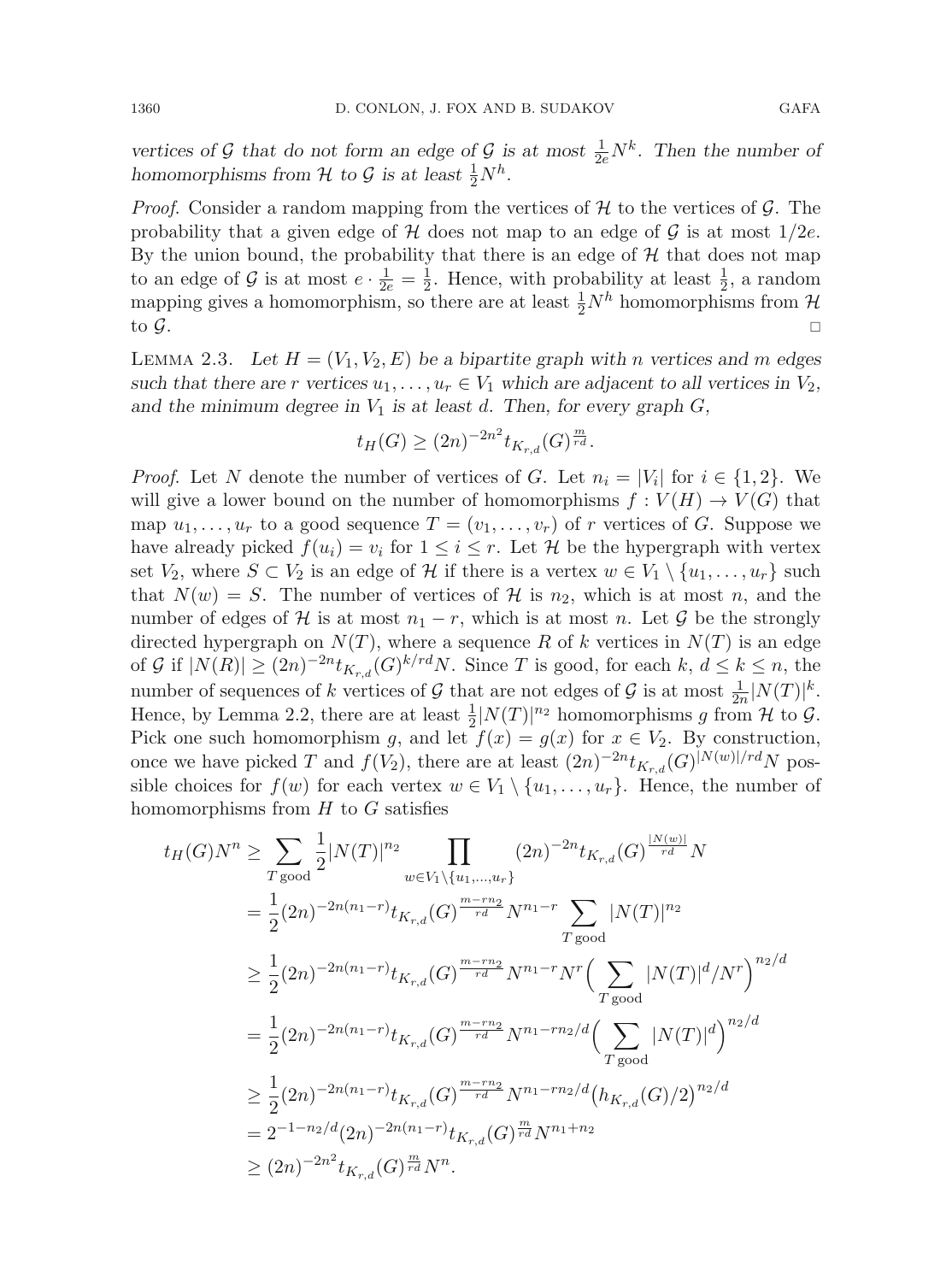In the first equality, we use  $\sum_{w \in V_1 \setminus \{u_1,...,u_r\}} |N(w)| = m - rn_2$ , which follows from the fact that the vertices  $u_1, \ldots, u_r$  each have degree  $n_2$ . The second inequality uses the convexity of the function  $q(x) = x^{n/2}$  together with the fact that there are at most  $N^r$  sequences T. The third inequality follows by Lemma 2.1, and the third equality follows from substituting  $h_{K_{rd}}(G) = t_{K_{rd}}(G)N^{d+r}$ . Dividing by  $N^n$ , we get the desired inequality.

We next complete the proof of Theorem 1.1 by improving the inequality in the previous lemma using a tensor power trick. This technique was used by Alon and Ruzsa [AR] to give an elementary proof of Sidorenko's conjecture for trees, which implies the Blakley–Roy matrix inequality [BlR]. This technique has also been used in many other areas, and Tao [T] has collected a number of these applications. The tensor product  $F \times G$  of two graphs F and G has vertex set  $V(F) \times V(G)$ and any two vertices  $(u_1, u_2)$  and  $(v_1, v_2)$  are adjacent in  $F \times G$  if and only if  $u_i$ is adjacent with  $v_i$  for  $i \in \{1,2\}$ . Let  $G^1 = G$  and  $G^s = G^{s-1} \times G$ . Note that  $t_H(F \times G) = t_H(F) \times t_H(G)$  for all  $F, G, H$ .

*Proof of Theorem 1.1.* Suppose, for contradiction, that there is a graph  $G$  such that  $t_H(G) < t_{K_{r,d}}(G)^{m/rd}$ . Let  $c = t_H(G)/t_{K_{r,d}}(G)^{m/rd} < 1$ . Let s be such that  $c^{s} < (2n)^{-2n^2}$ . Then

$$
t_H(G^s) = t_H(G)^s = c^s t_{K_{r,d}}(G)^{\frac{ms}{rd}} = c^s t_{K_{r,d}}(G^s)^{\frac{m}{rd}} < (2n)^{-2n^2} t_{K_{r,d}}(G^s)^{\frac{m}{rd}}.
$$

However, this contradicts Lemma 2.3 applied to  $H$  and  $G<sup>s</sup>$ . This completes the  $\Box$  proof.

*Proof of Corollary 1.1.* First assume H is connected. Let  $H'$  be obtained from H by making the vertex u of minimum degree in  $H$  complete to the other part. Note that H is a subgraph of H' and H' has exactly w more edges than H. Hence, by Theorem 1.2,  $t_H(G) \ge t_{H'}(G) \ge t_{K_2}(G)^{m+w}$ . If H is not connected, letting  $H_1,\ldots,H_r$  denote the connected components of H, we have  $t_H(G) = \prod_{i=1}^r t_{H_i}(G)$ , and the corollary easily follows from the case where  $H$  is connected.  $\Box$ 

*Proof of Theorem 1.3.* Let  $H = (V_1, V_2, E)$  be a bipartite graph with n vertices, m edges such that there are 2 vertices in  $V_1$  which are adjacent to all vertices in  $V_2$  and  $|V_2| \geq 2$ . We may suppose H has no isolated vertices as they do not affect homomorphism density counts. Fix  $0 < p < 1$ . Suppose G has N vertices and  $(1+o(1))pN^2/2$  edges so that  $t_{K_2}(G) = (1+o(1))p$ , and  $t_H(G) = (1+o(1))p^m$ .

We first prove the case of Theorem 1.3 where the minimum degree of  $H$  is at least 2. By Theorem 1.1 with  $r = d = 2$ , we have  $t_H(G) \geq t_{K_{2,2}}(G)^{m/4}$ . From the above bounds on  $t_H(G)$ , we get  $t_{K_{2,2}}(G) \leq (1+o(1))p^4$ . Also, since Sidorenko's conjecture holds for  $K_{2,2}$ , we have  $t_{K_{2,2}}(G) \geq (1+o(1))p^4$ . Thus,  $t_{K_{2,2}}(G) = (1+o(1))p<sup>4</sup>$ . Since  $K_{2,2}$  is forcing, this implies G is quasirandom with density  $p$ , and hence  $H$  is forcing.

Suppose now that H has  $s \geq 1$  vertices of degree 1. Then all of these vertices are in  $V_1$ . Let H' be the induced subgraph of H with  $n - s$  vertices and  $m - s$ edges obtained by deleting all degree 1 vertices. Note that  $H'$  has minimum degree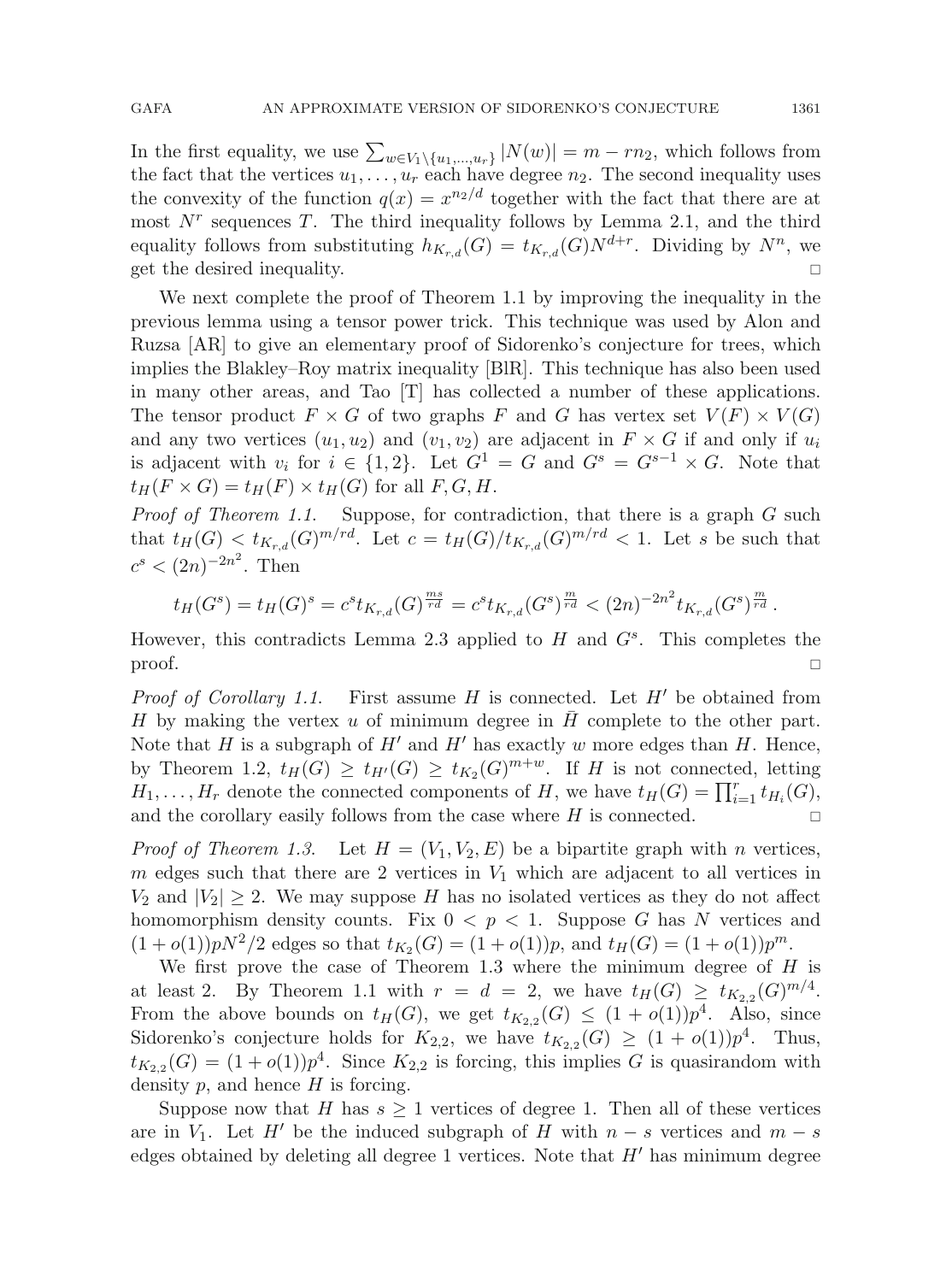at least 2 and also has at least two vertices in one part complete to the other part. By the above argument, H' is forcing. We can apply Theorem 1.1 with  $r = 2$  and  $d = 1$  to get  $t_H(G) \ge t_{K_{1,2}}(G)^{m/2}$ . From the bounds on  $t_H(G)$ , we get  $t_{K_{1,2}}(G) \le$  $(1+o(1))p<sup>2</sup>$ . This inequality implies the following claim:

CLAIM. All but  $o(N)$  vertices of G have degree at least  $(1+o(1))pN$ .

*Proof.* Suppose, instead, that there are  $\epsilon N$  vertices with degree less than  $(1 - \epsilon)pN$ . For each vertex v, let  $\delta(v) = |N(v)| - pN$ . Since  $t_{K_2}(G) = (1 + o(1))p$ , we have  $\sum_{v} \delta(v) = o(pN^2)$ . Moreover, since  $\delta(v) \leq -\epsilon pN$  for  $\epsilon N$  vertices,  $\sum_{v} \delta^2(v) \geq$ For each vertex v, let  $\delta(v) = |N(v)| - pN$ . Since  $t_{K_2}(G) = (1 + o(1))p$ , we have  $\epsilon^3 p^2 N^3$ . Therefore,

$$
h_{K_{1,2}}(G) = \sum_{v} |N(v)|^2 = \sum_{v} (pN + \delta(v))^2
$$
  
=  $p^2 N^3 + 2pN \sum_{v} \delta(v) + \sum_{v} \delta^2(v)$   
 $\ge (1 + o(1) + \epsilon^3) p^2 N^3.$ 

Thus

$$
t_{K_{1,2}}(G) = N^{-3}h_{K_{1,2}}(G) \ge (1 + o(1) + \epsilon^3)p^2,
$$

which contradicts  $t_{K_{1,2}}(G) \leq (1+o(1))p^2$  and verifies the claim.

Any set X of  $o(N)$  vertices of G, and in particular the  $o(N)$  vertices of least degree, can only change the subgraph density count by  $o(1)$  for any fixed subgraph. Indeed, suppose F has k vertices, then the number of mappings from  $V(F)$  to  $V(G)$ whose image  $f(F)$  has nonempty intersection with X is  $N^k - (N - |X|)^k = o(N^k)$ , and hence the fraction of mappings whose image has nonempty intersection with X is  $o(1)$ . Every homomorphism from H' to G whose image does not intersect the  $o(N)$ vertices of least degree can be extended to at least  $((1+o(1))pN)^s$  homomorphisms from  $H$  to  $G$  by picking the images of the s vertices of  $H$  of degree 1. By normalizing, we get  $t_H(G) \ge (1+o(1))p^st_{H'}(G) - o(1)$ . Comparing the bounds on  $t_H(G)$ , we get  $t_{H'}(G) \leq (1+o(1))p^{m-s}$ . Since H' satisfies Sidorenko's conjecture,  $t_{H'}(G) \geq$  $(1+o(1))p^{m-s}$ , and hence  $t_{H'}(G) = (1+o(1))p^{m-s}$ . As H' is forcing, this implies G is quasirandom with density p, and hence H is also forcing.

#### **3 Concluding Remarks**

• Ramsey's classical theorem states that every 2-edge-coloring of a sufficiently large complete graph  $K_N$  contains at least one monochromatic copy of a given graph  $H$ . Let  $c_{H,N}$  denote the fraction of copies of H in  $K_N$  that must be monochromatic in any 2-edge-coloring. By an averaging argument,  $c_{H,N}$  is a monotone increasing function in N, and therefore has a limit  $c_H$  as  $N \to \infty$ . The constant  $c_H$  is known as the Ramsey multiplicity constant for the graph  $H$ . For  $H$  with m edges, the uniform random 2-edge-coloring of  $K_N$  shows that  $c_H \leq 2^{1-m}$ . Erdős [E] and, in a more general form, Burr and Rosta [BuR] conjectured that this bound is tight. However, Thomason  $[Th2]$  proved that these conjectures are already false for  $K_4$ .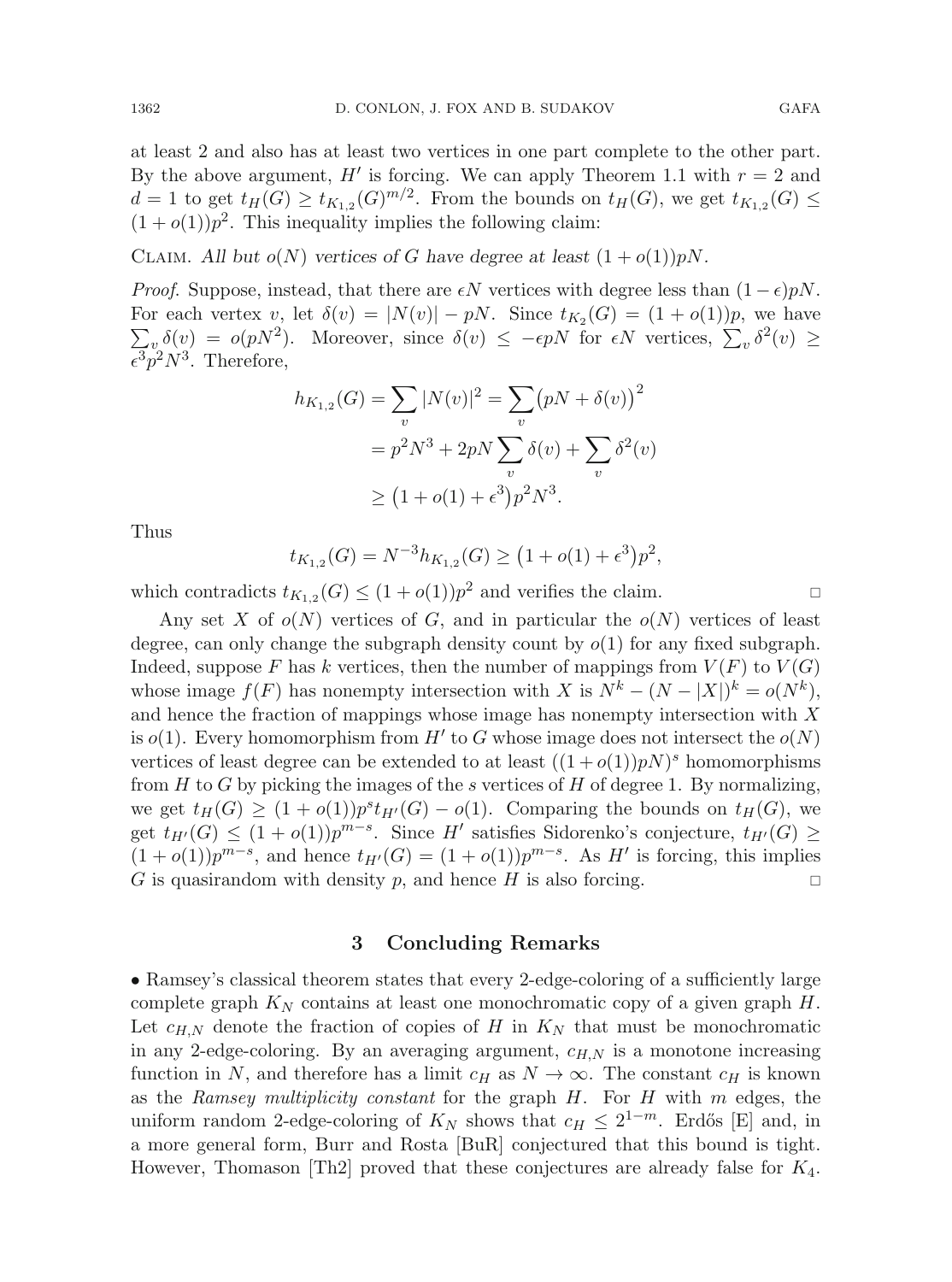In fact, it is false for almost all graphs  $[JST]$ , and there are graphs H with m edges for which  $c_H \leq m^{-\frac{m}{2} + o(m)}$ , showing that the bound can be far from tight [F]. The situation for bipartite graphs is very different as Sidorenko's conjecture implies the Ramsey multiplicity conjecture holds for bipartite graphs. Thus, for a large class of bipartite graphs, this conjecture is implied by Theorem 1.2 and further a stability result follows from Theorem 1.3. For all bipartite graphs, an approximate version of this conjecture follows from Corollary 1.1.

Despite the fact that the conjectures of Erdős and Burr–Rosta are false for  $K_4$ , Franek and Rödl [FrR] proved that a local version is true in this case. They showed that a small perturbation of a quasirandom coloring will not give a counterexample to these conjectures. In terms of graphons, in which we consider the limit of the graphs of one color for a sequence of colorings, the uniform graphon, which is the limit of a sequence of quasirandom graphs with density  $1/2$ , is a local minimum for the density of monochromatic copies of the graph  $K_4$ , but not always the global minimum. Very recently, Lovász [L2] proved the analogous local version of Sidorenko's conjecture.

• It is tempting to conjecture that the products of integrals on the left-hand side of  $(1)$  are always non-negatively correlated. Equivalently, if H is a bipartite graph and  $H_1, \ldots, H_r$  are subgraphs which edge-partition H, then for every graph G we have

$$
t_H(G) \ge \prod_{i=1}^r t_{H_i}(G). \tag{6}
$$

Sidorenko's conjecture is the case  $H_i = K_2$  for each i, and the forcing conjecture would follow by taking  $H_1$  to be a cycle in H and all other  $H_i = K_2$ . Unfortunately,  $(6)$  does not hold in general. As noted in  $[Si1,2]$ , a counterexample to this inequality with  $H = P_3$ ,  $H_1 = P_2$ , and  $H_2 = P_1$ , where  $P_i$  denotes the path with i edges, was found in 1966 by London (see [Si1]).

• Let  $||h||_H$  be the integral on the left-hand side of (1) raised to the power  $1/|E(H)|$ . Lovász asked for which graphs H is  $\|\cdot\|_H$  a norm. When H is an even cycle, for example, they are the classical Schatten–von Neumann norms. Hatami [H] showed that if  $\|\cdot\|_H$  is a norm then H has the following property. For all subgraphs  $H'$  of H and all h,

$$
\|h\|_H \ge \|h\|_{H'}.\tag{7}
$$

Therefore, if  $\|\cdot\|_H$  is a norm, then, taking  $H' = K_2$ , we see that Sidorenko's conjecture holds for  $H$ , and if  $H$  also has a cycle, then, taking  $H'$  to be that cycle, we see that  $H$  is forcing. Property  $(7)$  implies that the non-negative correlation inequality (6) holds for H. Hence, property (7) does not hold for  $H = P_3$ . Hatami proved that if  $\|\cdot\|_H$  is a norm, then the degrees of any two vertices in the same part of  $H$  are equal. This shows, in combination with Theorem 1.2, that the class of graphs for which  $\|\cdot\|_H$  is a norm is considerably smaller than that for which Sidorenko's conjecture holds. In the positive direction, Hatami proves that if  $H$  is a cube or a complete bipartite graph, then  $\|\cdot\|_H$  is a norm.

This discussion leads to the following general question: for which pairs of graphs  $H, H'$  do we have  $\|\cdot\|_H \geq \|\cdot\|_{H'}$ ? Sidorenko's conjecture is that if  $H' = K_2$ , then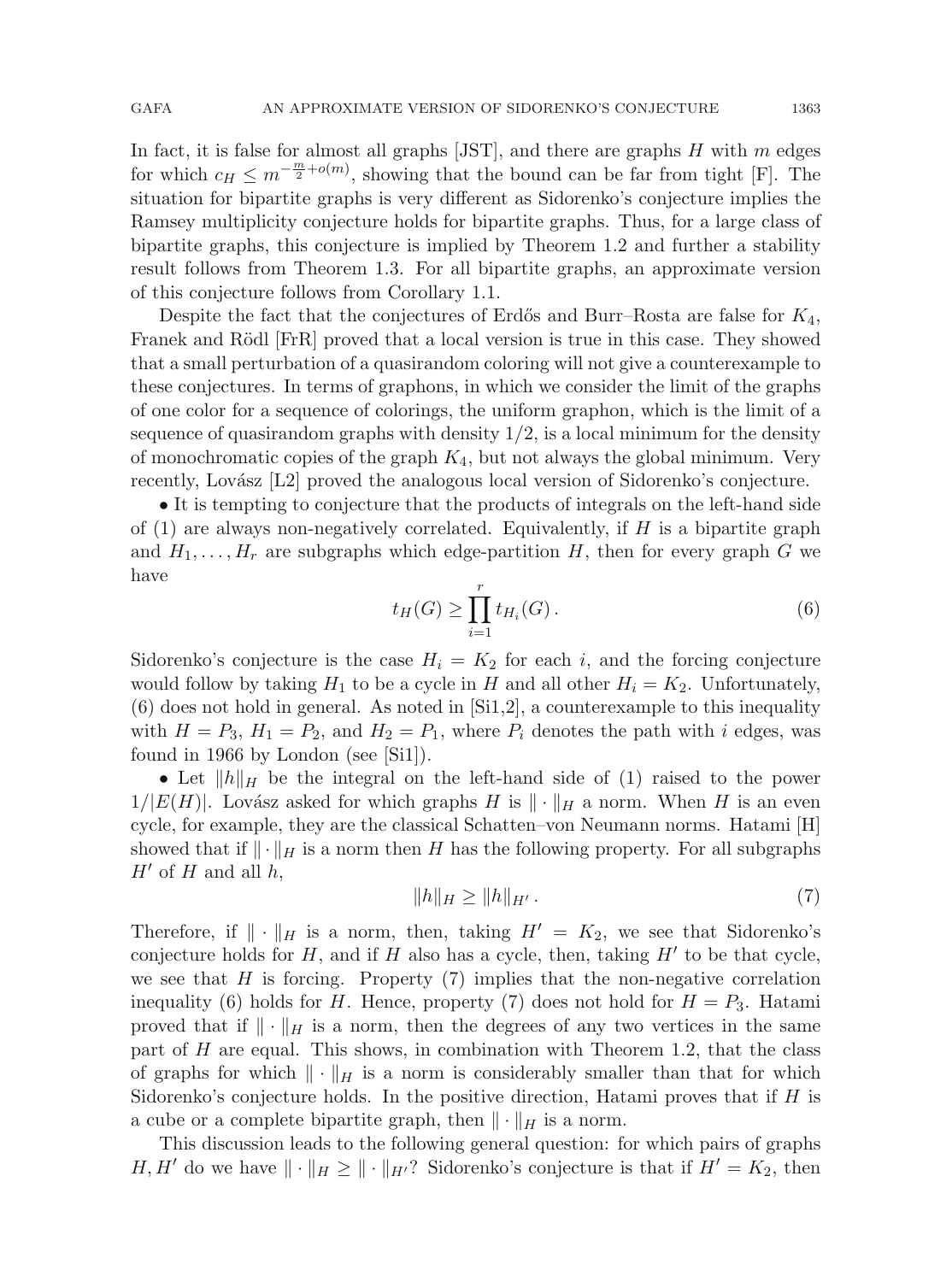this inequality holds if and only if  $H$  is bipartite. Theorem 1.1 shows that this inequality holds if  $H' = K_{r,d}$  and H has r vertices in the first part complete to the second part and the minimum degree in the first part is at least  $d$ . The case where H and  $H'$  are trees of the same size is studied in [Si1]. From the fact that the inequality holds if H is a complete bipartite graph and  $H' = K_2$ , one may naturally guess that the inequality holds if H is a complete tripartite graph and  $H' = K_3$ , but a counterexample is given in [SY]. It may be the case that the general problem is undecidable. There are other similar questions involving linear inequalities between graph homomorphism densities which are undecidable by a reduction to Hilbert's 10th problem (see [HN]).

• Call a family F of graphs p-forcing if, whenever  $t_F(G_n) = (1 + o(1))p^{|E(F)|}$ for all  $F \in \mathcal{F}$ , the sequence  $(G_n : n = 1, 2, ...)$  is p-quasirandom. If  $\mathcal F$  is p-forcing for all p, we simply say that the family  $\mathcal F$  is forcing. Note that the statement that a graph H is forcing is equivalent to the family  $\mathcal{F} = \{K_2, H\}$  being forcing. The first examples of forcing families not involving any bipartite graphs were given in [CoHPS]. For example, let  $L_3$  be the line graph of the cube, that is, it has 12 vertices corresponding to the edges of the cube and two vertices are connected if and only if the corresponding edges meet. Then the pair consisting of  $L_3$  and the triangle  $K_3$ is forcing. It would be interesting to extend this result and determine what other graphs may be coupled with the triangle to give a forcing pair.

• We conclude by mentioning that counterexamples are given in [Si2] to the natural generalization of inequality (1) to functions of more than two variables. That is, the hypergraph analogue of Sidorenko's conjecture is false.

#### **References**

- [AR] N. Alon, I.Z. Ruzsa, Non-averaging subsets and non-vanishing transversals, J. Combin. Theory Ser. A 86 (1999), 1–13.
- [AtWM] F.V. ATKINSON, G.A. WATTERSON, P.A.D. MORAN, A matrix inequality, Quart. J. Math. Oxford II 11 (1960), 137–140.
- [BP] I. Benjamini, Y. Peres, A correlation inequality for tree-indexed Markov chains, in "Seminar on Stochastic Processes, Proc. Semin., Los Angeles/CA (USA) 1991", Prog. Probab. 29 (1992), 7–14.
- [BlR] G.R. BLAKLEY, P.A. ROY, A Hölder type inequality for symmetric matrices with nonnegative entries, Proc. Amer. Math. Soc. 16 (1965), 1244–1245.
- [Bo1] B. BOLLOBÁS, Extremal Graph Theory, Academic Press, London, 1978.
- [Bo2] B. BOLLOBAS, Random Graphs (2nd edition), Cambridge Studies in Advanced Mathematics 73, Cambridge Univ. Press (2001).
- [BuR] S.A. Burr, V. Rosta, On the Ramsey multiplicity of graphs problems and recent results, J. Graph Theory 4 (1980), 347–361.
- [CG1] F.R.K. Chung, R.L. Graham, Quasi-random set systems, J. Amer. Math. Soc. 4 (1991), 151–196.
- [CG2] F.R.K. Chung, R.L. Graham, Quasi-random graphs with given degree sequences, Random Structures Algorithms 12 (2008), 1–19.
- [CGW] F.R.K. Chung, R.L. Graham, R.M. Wilson, Quasi-random graphs, Combinatorica 9 (1989), 345–362.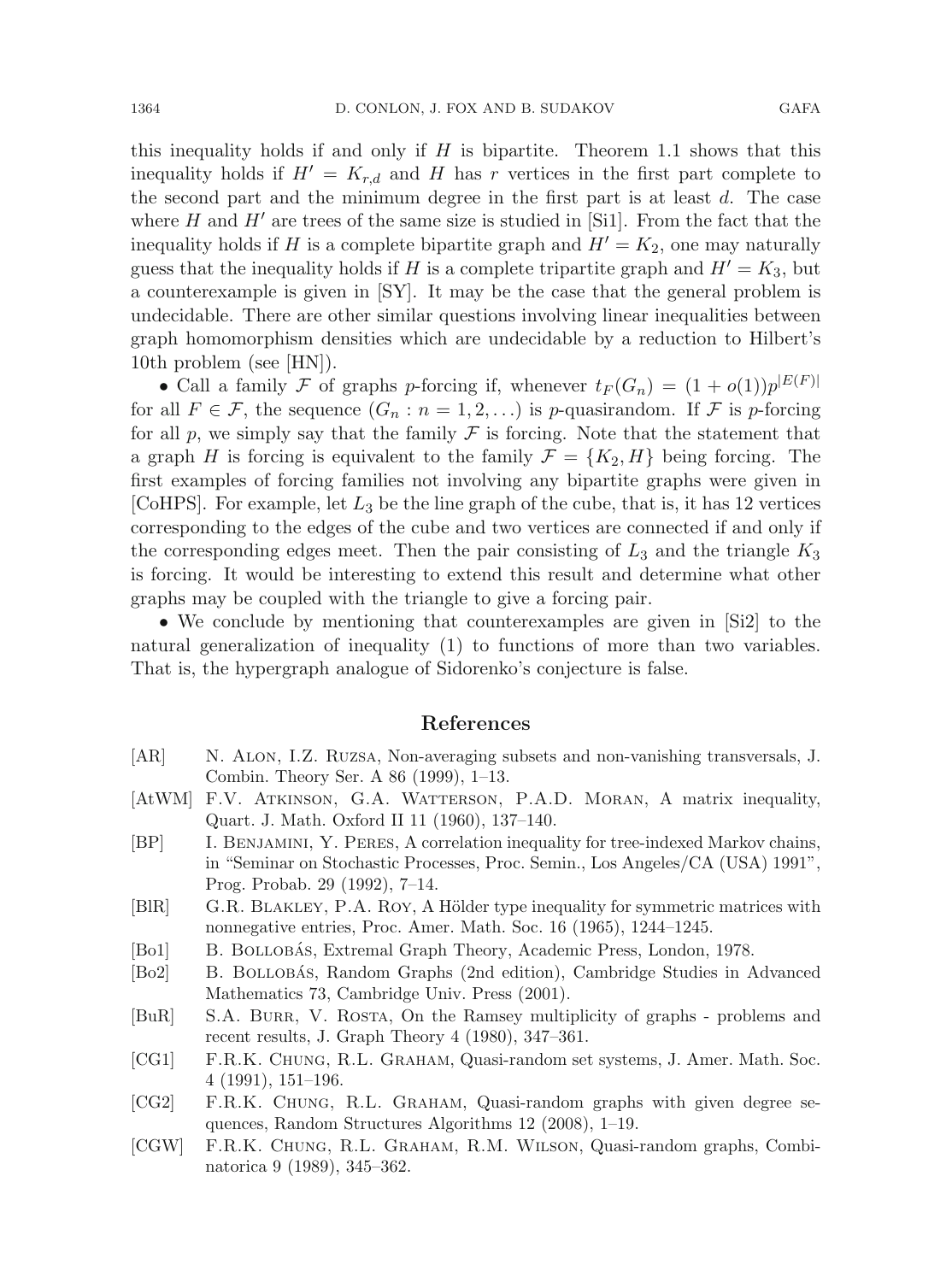| <b>GAFA</b><br>AN APPROXIMATE VERSION OF SIDORENKO'S CONJECTURE | 1365 |
|-----------------------------------------------------------------|------|
|-----------------------------------------------------------------|------|

- [Co] D. Conlon, A new upper bound for diagonal Ramsey numbers, Ann. of Math. 170 (2009), 941–960.
- [CoHPS] D. CONLON, H. HAN, Y. PERSON, M. SCHACHT, Weak quasi-randomness for uniform hypergraphs, submitted.
- [E] P. ERDOS, On the number of complete subgraphs contained in certain graphs, Publ. Math. Inst. Hung. Acad. Sci. VII, ser. A 3 (1962), 459–462.
- [F] J. Fox, There exist graphs with super-exponential Ramsey multiplicity constant, J. Graph Theory 57 (2008), 89–98.
- [FS1] J. Fox, B. Sudakov, Density theorems for bipartite graphs and related Ramseytype results, Combinatorica 29 (2009), 153–196.
- [FS2] J. Fox, B. Sudakov, Dependent random choice, Random Structures Algorithms, to appear.
- [FrR] F. FRANEK, V. RÖDL, Ramsey problem on multiplicities of complete subgraphs in nearly quasirandom graphs, Graphs Combin. 8 (1992), 299–308.
- [G1] W.T. GOWERS, Hypergraph regularity and the multidimensional Szemerédi theorem, Ann. of Math. 166 (2007), 897–946.
- [G2] W.T. Gowers, Quasirandom groups, Combin. Probab. Comput. 17 (2008), 363– 387.
- [H] H. Hatami, Graph norms and Sidorenko's conjecture, Israel J. Math. 175 (2010), 125–150.
- [HN] H. HATAMI, S. NORINE, A solution to Lovász's Seventeenth problem, preprint.
- [JST] C. JAGGER, P. ŠŤOVIČEK, A. THOMASON, Multiplicities of subgraphs, Combinatorica 16 (1996), 123–141.
- [KS] M. Krivelevich, B. Sudakov, Pseudorandom graphs, in "More Sets, Graphs and Numbers", Bolyai Society Mathematical Studies 15, Springer, (2006), 199– 262.
- [L1] L. Lovász, Very large graphs, Current Developments in Mathematics Volume 2008 (2009), 67–128.
- [L2] L. Lovász, Subgraph densities in signed graphons and the local Sidorenko conjecture, preprint.
- [N] V. Nikiforov, The number of cliques in graphs of given order and size, Transactions of AMS, to appear.
- [PP] R. Pemantle, Y. Peres, Domination between trees and application to an explosion problem, Ann. Probab. 22 (1994), 180–194.
- [R] A. Razborov, On the minimal density of triangles in graphs, Combin. Probab. Comput. 17 (2008), 603–618.
- [SY] A. Shapira, R. Yuster, On the density of a graph and its blowup, J. Combin. Theory Ser. B 100 (2010), 704–719.
- [Si1] A.F. SIDORENKO, An analytic approach to extremal problems for graphs and hypergraphs, in "Extremal Problems for Finite Sets (Visegrád, 1991)", Bolyai Soc. Math. Stud. 3, János Bolyai Math. Soc., Budapest (1994)a, 423-455.
- [Si2] A.F. SIDORENKO, A correlation inequality for bipartite graphs, Graphs Combin. 9 (1993), 201–204.
- [Sim] M. Simonovits, Extremal graph problems, degenerate extremal problems and super-saturated graphs, in "Progress in Graph Theory (Waterloo, Ont., 1982)", Academic Press, Toronto, ON (1984), 419–437.
- [SkT] J. Skokan, L. Thoma, Bipartite subgraphs and quasi-randomness, Graphs Combin. 20 (2004), 255–262.